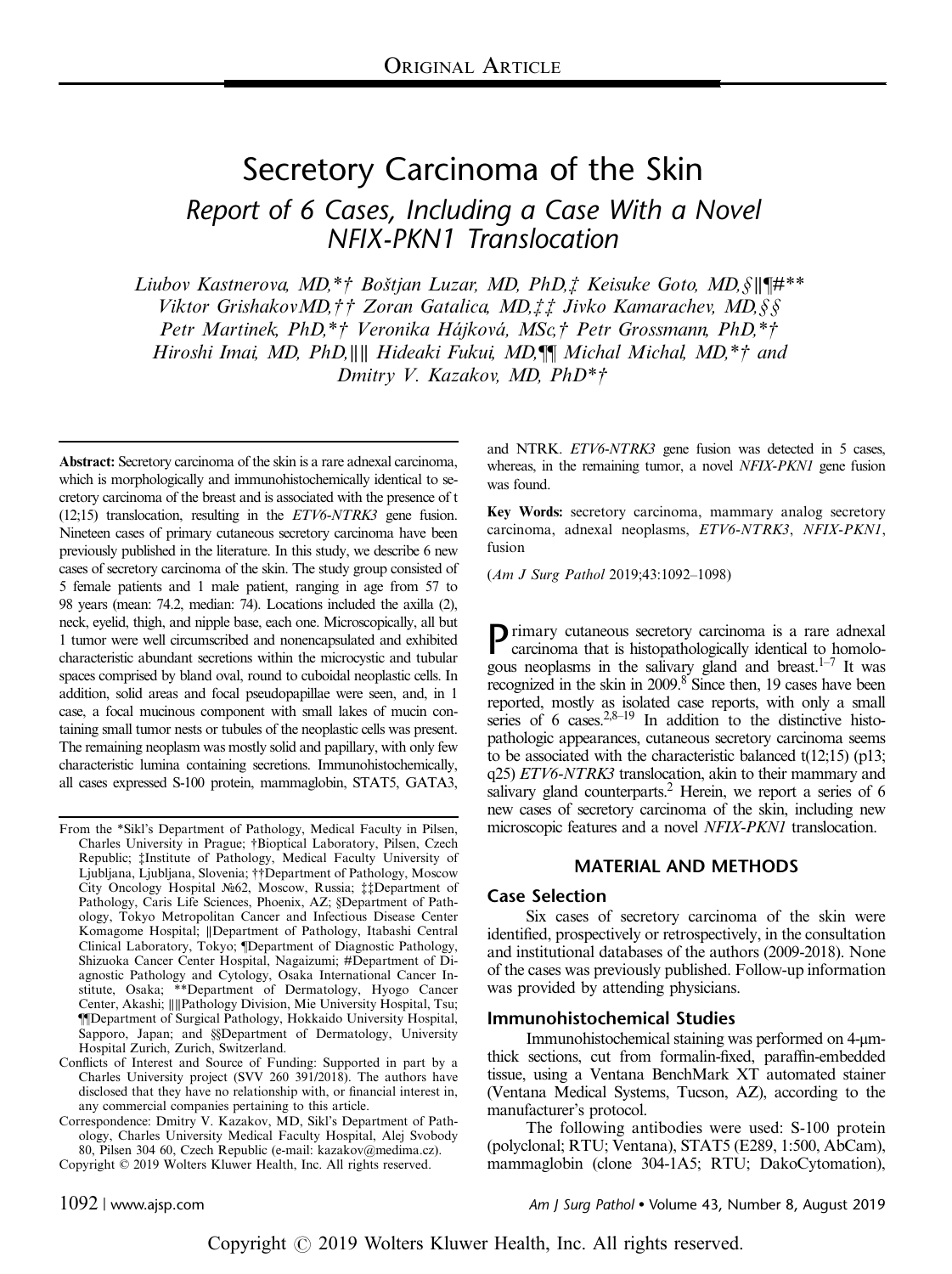NTRK (A7H6R, 1:25; Cell Signaling), GATA3 (clone L50- 823; 1:200; BioCareMedical), CK7 (clone OV-TL 12/30; 1:200; DakoCytomation), TTF-1 (8G7G3/1, 1:100, Dako), p63 (clone 4A4; RTU; Ventana), and CD117 (polyclonal, 1:800, Dako). The panel varied between individual cases depending on the origin.

# Molecular Genetic Studies and Fluorescence In Situ Hybridization

#### Detection of ETV6-NTRK3 Fusion and NFIX-PKN1 Fusion Transcript by Reverse Transcription Polymerase Chain Reaction

RNA was extracted using the RecoverAll Total Nucleic Acid Isolation Kit (Ambion, Austin, TX). cDNA was synthesized using the Transcriptor First Strand cDNA Synthesis Kit (RNA input 500 ng) (Roche Diagnostics). All procedures were performed according to the manufacturer's protocols. Amplification of a 105 bp product and a 133 bp product of the  $β2$ -microglobulin gene, and a 247 bp product of the *PGK* gene, was used to test the quality of the extracted RNA, as previously described[.20](#page-6-0)–<sup>22</sup>

For polymerase chain reaction (PCR), 2 μL of cDNA was added to the reaction, which consisted of 12.5 μL of HotStar Taq PCR Master Mix (Qiagen, Hilden, Germany), 10 pmol of each primer, and distilled water up to  $25 \mu L$ .<sup>23,24</sup> The amplification program comprised denaturation at 95°C for 14 minutes followed by 45 cycles of denaturation at 95°C for 1 minute; annealing at temperatures 60°C was carried out for 1 minute and extension at 72°C for 1 minute. The procedure was completed by incubation at 72°C for 7 minutes.

Successfully amplified PCR product was purified with magnetic particles using Agencourt AMPure (Agencourt Bioscience Corporation, A Beckman Coulter Company, Beverly, MA). The product was then bidirectionally sequenced using Big Dye Terminator Sequencing Kit (PE/ Applied Biosystems, Foster City, CA) and purified with magnetic particles using Agencourt CleanSEQ (Agencourt Bioscience Corporation); all this was carried out according to the manufacturer's protocols and run on an automated sequencer ABI Prism 3130×l (Applied Biosystems) at a constant voltage of 13.2 kV for 11 minutes.

# Detection of *ETV6* and *NTRK3* by Fluorescence In Situ Hybridization Method

Four-μm-thick FFPE sections were placed onto positively charged slides. Hematoxylin and eosin–stained slides were examined for determination of areas for cell counting. The unstained slides were routinely deparaffinized and incubated in the 1× Target Retrieval Solution Citrate pH 6 (Dako, Glostrup, Denmark) at 95°C/40 minutes and subsequently cooled for 20 minutes at room temperature in the same solution. The slides were washed in deionized water for 5 minutes, and they were digested in protease solution with Pepsin (0.5 mg/mL) (Sigma Aldrich, St Louis, MO) in 0.01 M HCl at 37° C/25 to 60 minutes, according to the sample conditions. The slides were then placed in deionized water for 5 minutes, dehydrated in a series of ethanol solution (70%, 85%, and 96% for 2 min each), and air-dried.

For the detection of *ETV6* rearrangement, a commercial probe, Vysis ETV6 Break Apart FISH Probe Kit (Vysis/Abbott Molecular, Illinois), was used. The ETV6 probe was mixed with water and LSI/WCP (Locus-Specific Identifier/Whole Chromosome Painting) hybridization buffer (Vysis/Abbott Molecular) in a 1:2:7 ratio, respectively. The probe for the detection of the rearrangement of the NTRK3 gene region was mixed from custom-designed SureFISH probes (Agilent Technologies Inc., Santa Clara, CA). Chromosomal regions for NTRK3 break-apart probe oligos are chr15:87501469-88501628 and chr15:88701444-89700343. The probe mixture was prepared from corresponding probes (each color was delivered in a separated well), deionized water, and LSI Buffer (Vysis/Abbott Molecular) in a 1:1:1:7 ratio, respectively. An appropriate amount of mixed probe was applied on specimens, covered with a glass coverslip, and sealed with rubber cement. The slides were incubated in the ThermoBrite instrument (StatSpin/Iris Sample Processing, Westwood, MA) with co-denaturation at 85°C/8 minutes and hybridization at 37°C/16 hours. The rubber-cemented coverslip was then removed, and the slide was placed in the posthybridization wash solution (2×SSC/0.3% NP-40) at 72°C/ 2 minutes. The slide was air-dried in the dark, counterstained with 4′, 6′-diamidino-2-phenylindole (DAPI; Vysis/Abbott Molecular), coverslipped, and immediately examined.

The sections were examined with an Olympus BX51 fluorescence microscope (Olympus Corporation, Tokyo, Japan) using a ×100 objective and the filter sets Triple Band Pass (DAPI/SpectrumGreen/SpectrumOrange), Dual Band Pass (SpectrumGreen/SpectrumOrange), and Single Band Pass (SpectrumGreen or SpectrumOrange).

For each probe, 100 randomly selected nonoverlapping tumor cell nuclei were examined for the presence of yellow or green and orange fluorescent signals. Yellow signals were considered negative, and separate orange and green signals were considered as positive. Cutoff values were set to  $>10\%$ of nuclei with chromosomal breakpoint signals (mean, +3 SD in normal non-neoplastic control tissues).

#### Detection of ETV6-NTRK3 and NFIX-PKN1 Fusion Transcripts by Next-generation Sequencing

For next-generation sequencing (NGS) studies, 2 to 3 FFPE sections (10 μm thick) were macrodissected to isolate tumor-rich regions. The samples were extracted for total nucleic acid using Agencourt FormaPure Kit (Beckman Coulter, Brea, CA), following the corresponding protocol with overnight digestion and an additional 80°C incubation, as described in the modification of the protocol by ArcherDX (ArcherDX Inc., Boulder, CO).

Total nucleic acid was quantified using the Qubit Broad Range RNA Assay Kit (Thermo Fisher Scientific) and  $2 \mu L$  of sample.

# RNA Integrity Assessment and Library Preparation for NGS

Unless otherwise indicated, 250 ng of FFPE RNA was used as input for NGS library construction. To assess RNA quality, the PreSeq RNA QC Assay using iTaq Universal SYBR Green Supermix (Biorad, Hercules, CA)

Copyright © 2019 Wolters Kluwer Health, Inc. All rights reserved. www.ajsp.com | 1093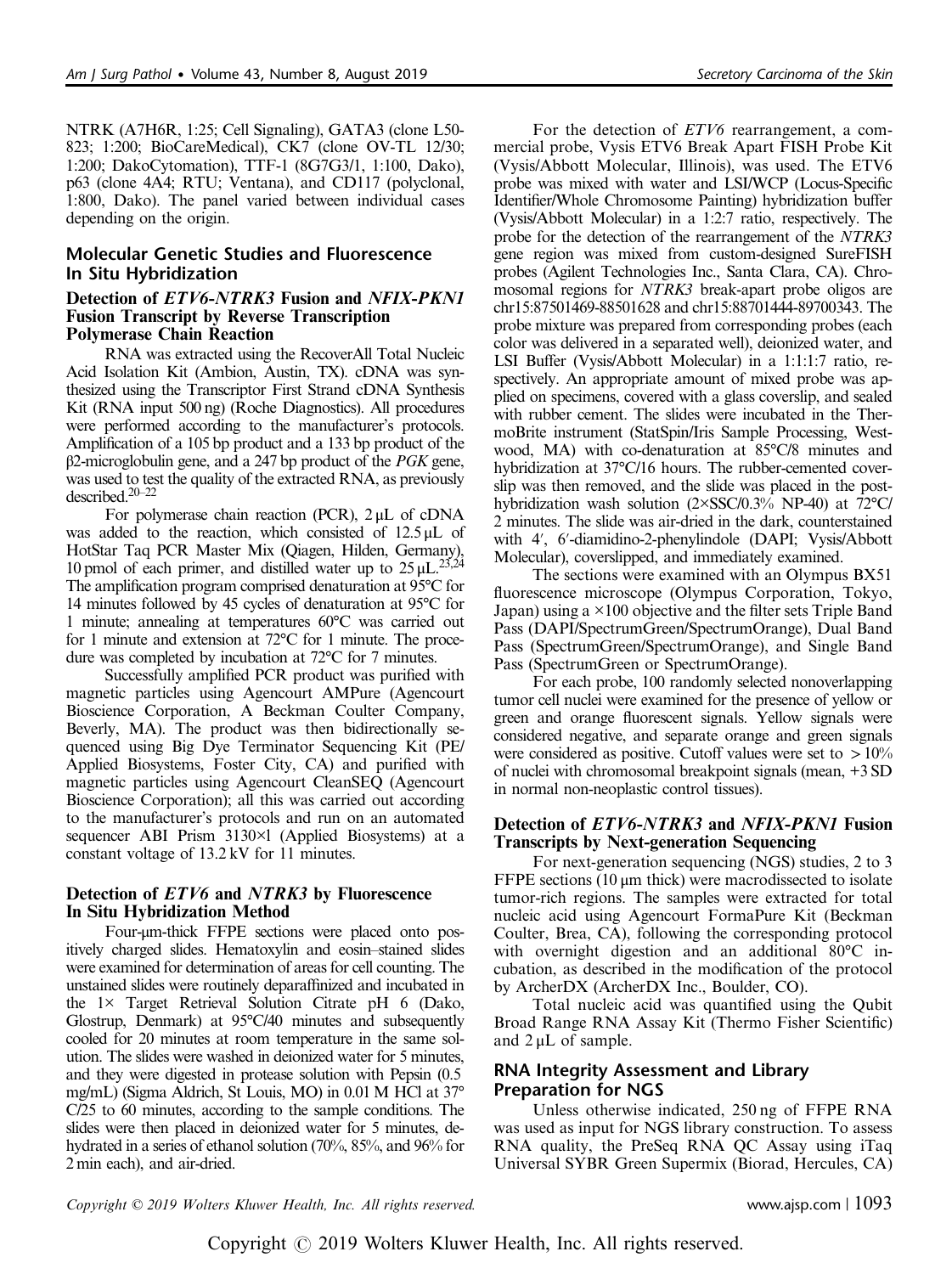<span id="page-2-0"></span>was performed on all samples during library preparation to generate a measure of the integrity of RNA (in the form of a cycle threshold [Ct] value). Library preparation and RNA QC were performed following the Archer Fusion Plex Protocol for Illumina (ArcherDX Inc.). The Archer FusionPlex Solid Tumor Kit (covering 53 genes) was used. Final libraries were diluted 1:100,000 and quantified in a 10 µL reaction following the Library Quantification for Illumina Libraries protocol and assuming a 200 bp fragment length (KAPA, Wilmington, MA). The concentration of final libraries was around 200 nM. Threshold representing the minimum molar concentration for which sequencing can be robustly performed was set at 50 nM.

# NGS Sequencing and Analysis

Libraries were sequenced on a NextSeq. 500 sequencer (Illumina, San Diego, CA). They were diluted to 4 nM, and equal amounts of up to 30 libraries were pooled per run. The optimal number of raw reads per sample was set to 3,000,000. Library pools were diluted to 1.8 pM library stock spiked with 20% PhiX and loaded in the NextSeq MID cartridge. Analysis of sequencing results was performed using the Archer Analysis software (v5.1.7; ArcherDX Inc.). Fusion parameters were set to a minimum of 5 valid fusion reads with a minimum of 3 unique start sites within the valid fusion reads.

### RESULTS

# Clinical Features

There were 5 female patients and 1 male patient, with ages ranging at diagnosis from 57 to 98 (mean: 74.2, median: 74). Location included axilla  $(n=2)$ , neck  $(n=1)$ , eyelid  $(n=1)$ , thigh  $(n=1)$ , and nipple base  $(n=1)$ . All skin tumors occurred as solitary nodules (Fig. 1). The patient with the lesion involving the nipple was a 75-year-old woman, who noticed uncomfortable rash to her right breast, above the nipple, for 2 months, with nipple protrusion. Her mammograms and breast ultrasound were negative at that time but magnetic



FIGURE 1. Case 4. A 15×10 mm slowly growing (8 mo) painless nodule on the lower eyelid.

|                       | TABLE 1. Summary of the Main Features        |                                                                                              |                                                                              |                  |                                                                                                                                                    |            |                         |                                    |   |
|-----------------------|----------------------------------------------|----------------------------------------------------------------------------------------------|------------------------------------------------------------------------------|------------------|----------------------------------------------------------------------------------------------------------------------------------------------------|------------|-------------------------|------------------------------------|---|
|                       |                                              |                                                                                              |                                                                              |                  |                                                                                                                                                    |            | Molecular-genetic Study |                                    |   |
|                       | Location                                     |                                                                                              |                                                                              |                  |                                                                                                                                                    |            |                         |                                    |   |
| Case $Age(y)$<br>Sexl | Diagnosis<br>Clinical                        | Treatment/Follow-up                                                                          | <b>Histology Mitosis</b><br>(mm <sup>2</sup> )                               | $(mm)^*$<br>Size | Immunohistochemistry                                                                                                                               | Fusion     | FISH ba                 | PCR NGS<br>$\overline{\mathbf{R}}$ |   |
|                       | F/75 Axilla/tumor                            | Excision. Reexcision within a Typical<br>month, then NED at 12 mo 4/mm <sup>2</sup>          |                                                                              |                  | $S-100+, STAT5+, MGA+, NTRK+,$<br>$GATA3+$                                                                                                         | ETV6-NTRK3 |                         |                                    |   |
|                       | F/98 Axilla/tumor                            | Excision. NED at 2 mo, later<br>lost to follow-up                                            | Typical<br>I/mm <sup>2</sup>                                                 |                  | S-100+, STAT5+, MGA+, NTRK+                                                                                                                        | ETV6-NTRK3 | +                       | I                                  |   |
|                       | F/67 Neck/tumor                              | Excision/NED 32 mo                                                                           | $\Gamma \rm{ypidal} \over {\rm{0/mm}}^2$                                     |                  | $S-100+/-$ , STAT5+, MGA+, NTRK+,<br>GATA <sub>3+</sub>                                                                                            | ETV6-NTRK3 | $\mathsf{R}$            |                                    | £ |
| M/73                  | eyelid/tumor<br>Right lower                  | Excision/NED 6 mo                                                                            | papillae and blastoid<br>More solid, with true<br>cells<br>$2/\mathrm{mm}^2$ | ᅺ                | $S100+$ , MGA++, GATA3+, CD117+,<br>TTF1-STAT5+/-, NTRK+                                                                                           | ETV6-NTRK3 | $\overline{+}$          | $\Xi$                              |   |
|                       |                                              | F/57 Left thigh/tumor Excision/NED 14 mo                                                     | Mucinous component<br>$4/\text{mm}^2$                                        |                  | S-100+, STAT5+, MGA+, CK7+,<br>$GATA3+/-$ p63+/-. CD117-                                                                                           | NFIX-PKNI  | $\Xi$                   |                                    |   |
|                       |                                              | of $15$<br>mastectomy /mts to<br>F/75 Nipple base /rash Right central partial<br>axillary LN | $\frac{\text{Typical}}{\text{O/mm}^2}$                                       |                  | $S100+$ , $STAT5+$ , $MGA+$ , $NTRK+$                                                                                                              | ETV6-NTRK3 |                         | $\Xi$                              |   |
|                       | *Size is measured on the microscopic slides. |                                                                                              |                                                                              |                  | ba indicates break apart; FISH, fluorescence in situ hybridization; LN, lymph nodes; MGA, mammoglobin; ND, not done; NED, not evidence of disease. |            |                         |                                    |   |

1094 | www.ajsp.com Copyright © 2019 Wolters Kluwer Health, Inc. All rights reserved.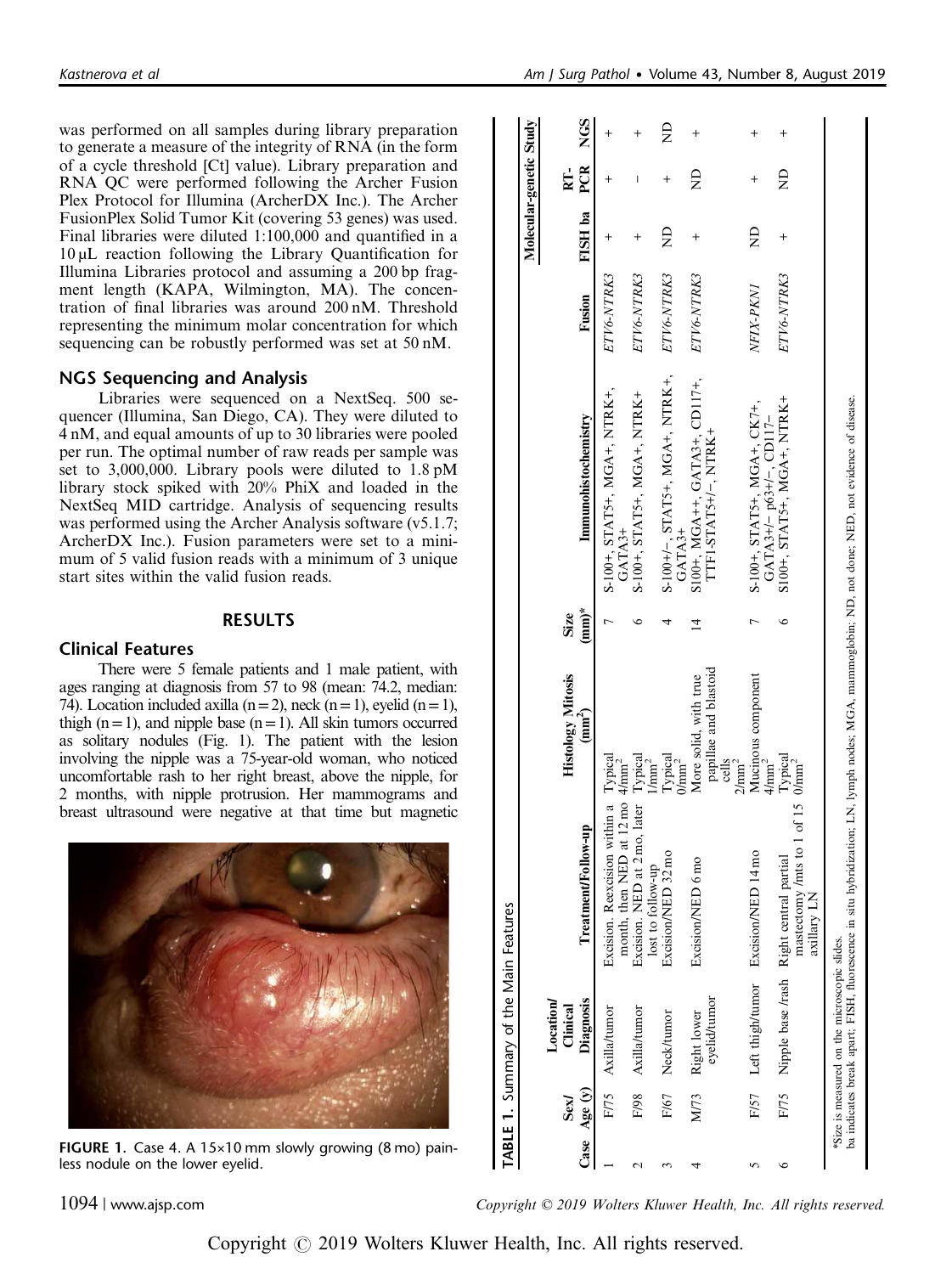<span id="page-3-0"></span>resonance imaging was suspicious for malignancy in a right axillary lymph node, which was biopsied and turned positive for metastatic adenocarcinoma of a probable breast origin, with the following phenotype ER−, PR−, HER2-neu−, Ki-67 − 5%. A punch biopsy of the right nipple lesion was performed, and the diagnosis of secretory carcinoma was established on the basis of detection of ETV6-NTRK3 fusion. Subsequent PET/ CT revealed a hypermetabolic spot in the area of the seventh left rib. The patient had a history of a sixth left rib fracture about a year ago that was said to be due to a fall. There was a question whether the PET activity was due to the previous trauma or represented a metastatic disease. Finally, right central partial mastectomy was performed. No tumor in the breast parenchyma was found. In the other 5 cases, all neoplasms were surgically excised, with a conventional elliptical excision. In one case, reexcision was performed. None of these patients had evidence of disease (follow-up ranged from 2 to 32 mo) [\(Table 1](#page-2-0)).

# Histopathologic Features

Of the 6 lesions, 5 manifested typical features with characteristic abundant intraluminal secretions within closely packed microcystic and tubular spaces comprised of bland oval, round to cuboidal neoplastic cells. In addition, solid areas and focal pseudopapillae were seen. When assessable, most tumors were relatively well circumscribed, nonencapsulated, and confined to the dermis (Fig. 2).

In one case (case 5), there was a focal mucinous component which was less regular and extended focally into the subcutis. It was composed of small lakes of mucin-containing tubules of the neoplastic cells or small tumor nests. Mucinous lacunae were often seen at the periphery of the intact tubules that gradually disappeared. Rare tubules contained a preserved peripheral basal/myoepithelial cell layer, likely representing an in situ lesion or preexisting eccrine/apocrine duct [\(Fig. 3\)](#page-4-0). Another lesion containing an in situ component was the tumor from the nipple.

The lesion from the eyelid (case 4) was mostly solid and papillary, showing both micropapillae and true papillae with a fibrous core; characteristic lumina containing secretions were less conspicuous in comparison with the other 5 neoplasms. There also were variably sized lumina (some markedly distended) with apocrine or colloid-like secretion. Focally, the cells in this neoplasm assumed hobnail appearances, and there were areas with larger "blastoid" cells, but no high-grade atypia was evident [\(Fig. 4](#page-5-0)).

In no case was ulceration of the epidermis, perineural invasion, and lymphovascular involvement found. In neither axillary cases was there any evidence of residua of mammary tissue. The mitotic rate ranged from 0 to 4 mm<sup>2</sup>. The lymph node metastasis from the nipple lesion (case 6) was not available for histopathologic review.

# Immunohistochemical Findings

Neoplastic cells were positive for S-100 protein, mammaglobin, STAT5, GATA3, and NTRK. The neoplasm with a mucinous component (case5) manifested some differences between the mucinous and conventional parts, namely S-100 protein was weak and focal in the main bulk of the tumor with the conventional appearance,



FIGURE 2. Whole-mount sections of 6 cases, 4 of which are well circumscribed. Case 4 shows a focal invasion into the subcutis, and the tumor on the nipple (case 6) has irregular outlines.

 $Copyright © 2019 Wolters Kluwer Health, Inc. All rights reserved.$  www.ajsp.com |  $1095$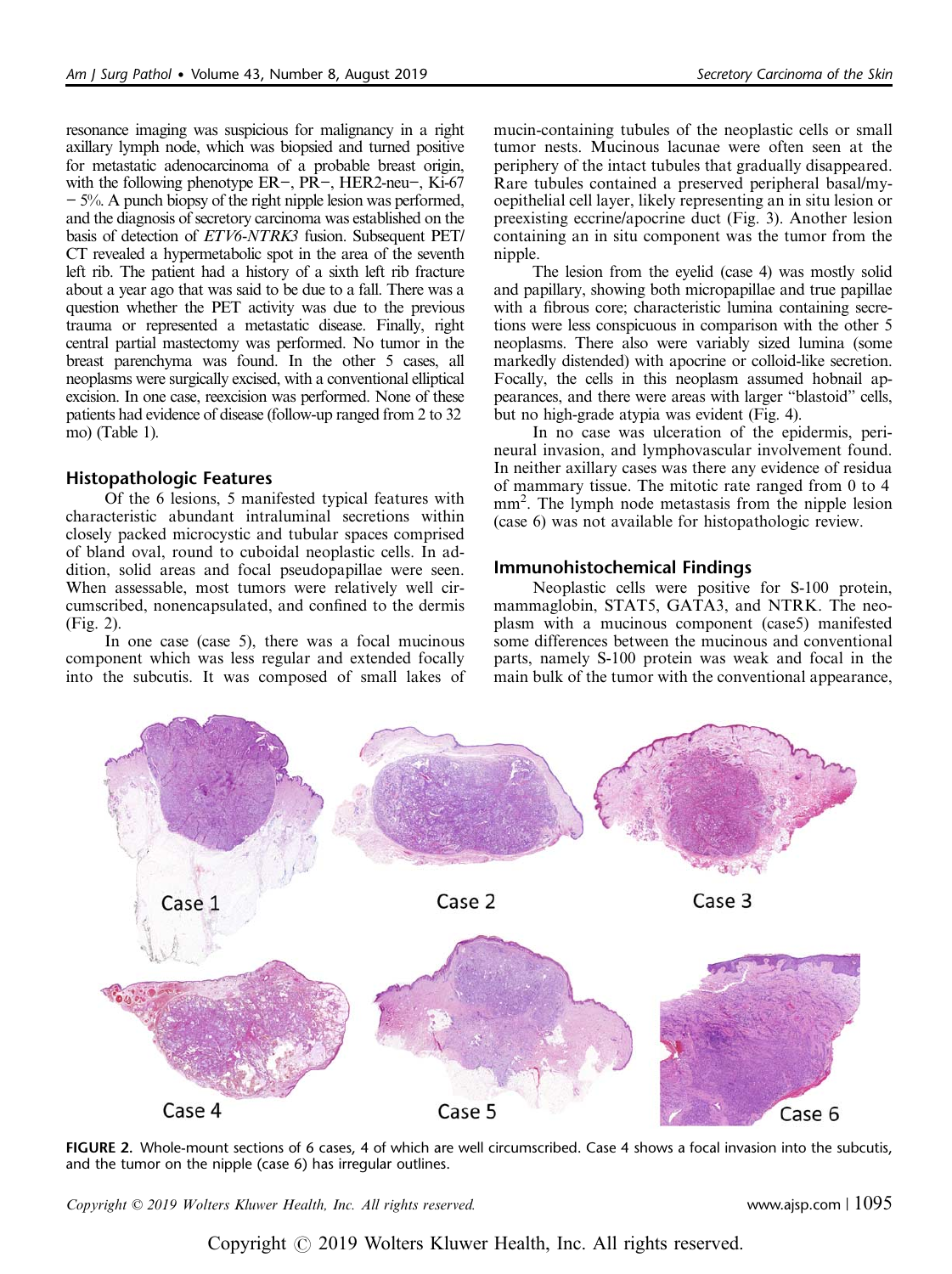<span id="page-4-0"></span>

FIGURE 3. Secretory carcinoma with a novel NFIX-PKN1 fusion (case 5). The typical appearance of closely packed microcysts and tubules lined by bland cells with characteristic abundant bubbly secretion (A). The mucinous component with small lakes of mucin, spilling into the surrounding dermis containing partly preserved or destroyed tubules. Note lacunae of the mucus located at the periphery of relatively intact tubules (B). The duct containing incipient secretions and intact peripheral basal/myoepithelial cell layer, likely representing preexisting apocrine/eccrine duct (an in situ lesion) (C, arrow). Positivity of p63 for the abluminal cells in the upper part of the tumor and loss of p63 expression in the mucinous areas (D). Screenshot from the Archer Analysis software, depicting the details of the detected NFIX-PKN1 fusion: SS—the number of unique start sites supporting the event. Reads—the number of unique reads supporting the event. %Reads—the percent of reads supporting the event. Strong—True/False value indicating whether the Fusion has passed all Strong Evidence filters. Brkpt—True/False value indicating whether the Fusion has passed all Strong Evidence filters. InFrame—True/False/Unknown value indicating whether the event is predicted to be in-frame, and thus a functional transcript (E).

whereas diffuse positivity was seen in the mucinous moiety. There was also the loss of p63 in the mucinous areas compared with the conventional parts. The panel for each individual case is listed in [Table 1](#page-2-0).

#### Gene Fusions

In 5 cases, ETV6-NTRK3 translocation was detected, whereas, in the remaining case, a novel in-frame NFIX-PKN1, with breakpoints located in exon 8 of the NFIX gene and exon 13 of the PKN1 gene, was found. The fusions were detected in 5 cases by NGS and confirmed by either

break-apart fluorescence in situ hybridization (FISH) or reverse transcription polymerase chain reaction (RT-PCR) in 4 and 3 cases, respectively. In one case, only RT-PCR was used to detect the translocation [\(Table 1\)](#page-2-0). In case of the NFIX-PKN1 fusion, it was impossible to use FISH breakapart probes for validation, inasmuch as the genes are located too close to one another.

#### **DISCUSSION**

Our series extends the histopathologic spectrum of secretory carcinoma of the skin and the spectrum of its

1096 | www.ajsp.com Copyright © 2019 Wolters Kluwer Health, Inc. All rights reserved.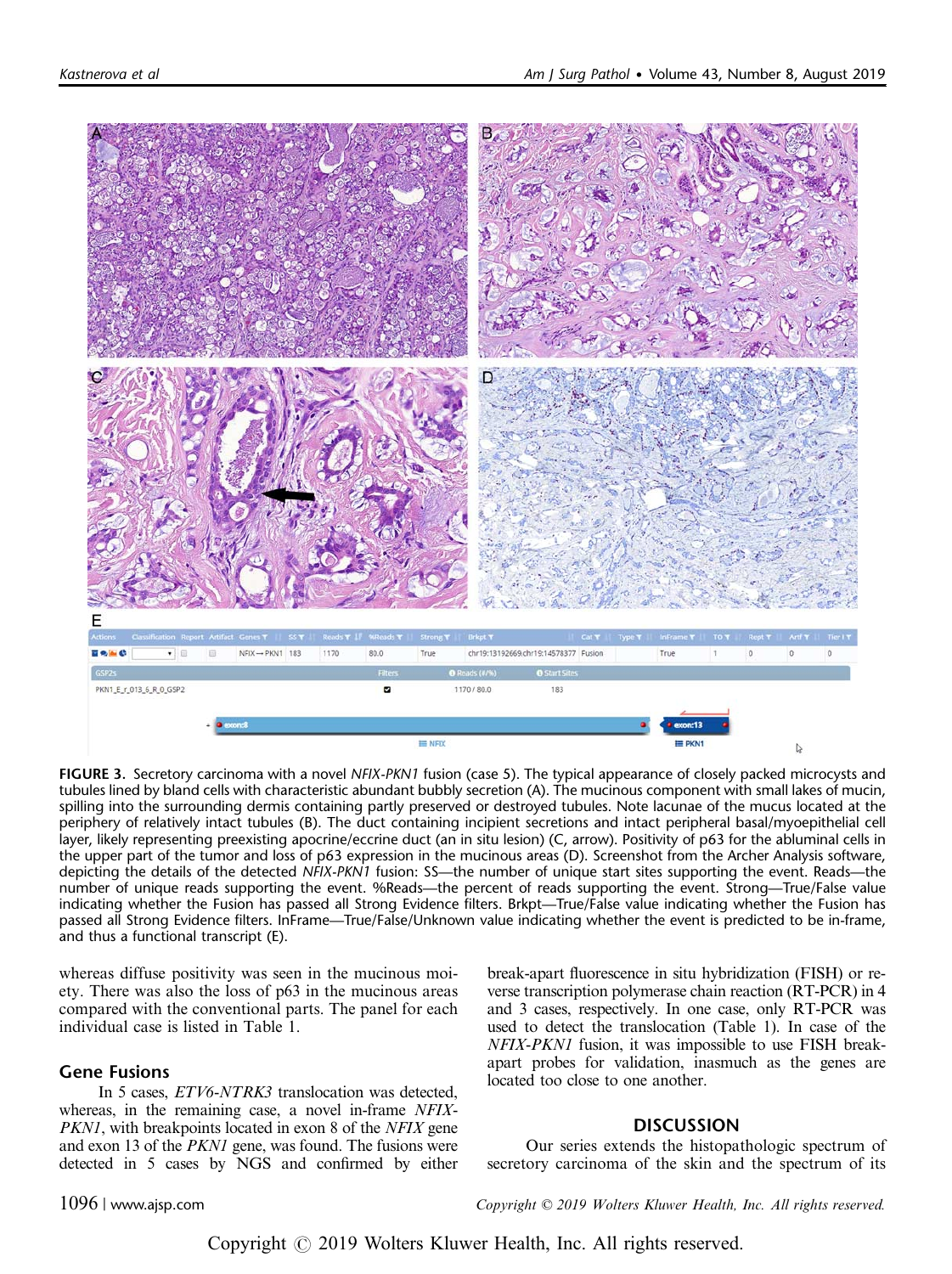<span id="page-5-0"></span>

FIGURE 4. Secretory carcinoma of the eyelid (case 4). Numerous micropapillary structures and true papillae with a fibrous core within cystic spaces (A). The colloid-like (moth eaten) spaces with abundant secretion (B) and microcystic area containing abundant eosinophilic secretion (C). Atypical neoplastic cells with large nuclei (2 to 3 times larger than a majority of tumor cells) and pronounced nucleoli (D, arrows).

genetic alterations. Although most cases had typical histopathologic appearances, 2 cases are worthy of a short comment. In one case (case 5), in addition to conventional areas, there was a minor mucinous component, which has not been reported in skin lesions, to the best of our knowledge. However, a similar salivary gland tumor was included in the series of Skalova et  $al^{25}$  $al^{25}$  $al^{25}$  ([Fig. 2A\)](#page-3-0). Notably, this mucinous component had slightly different immunophenotype from that in the main bulk of the lesion with respect to S-100 protein and p63 expression. Moreover, there were structures with an intact basal/ myoepithelial cell layer but typical secretions, likely representing an in situ lesion in a preexisting duct. A similar feature has been documented in the paper by Huang et al.<sup>[15](#page-6-0)</sup>

The tumor on the eyelid was unusual in that it had relatively few areas with typical closely packed lumina filled with secretions. The tumor instead was mainly composed of solid, papillary, and pseudopapillary areas with focal apocrine or colloid-like secretion. Similar lesions have been, however, reported both in the skin and salivary glands.<sup>7,13</sup> It is known that in some organs, for example, the thyroid glands, ETV6-NTRK3 translocation was found in lesions that have different morphology from secretory carcinoma.<sup>26,27</sup> Because of colloid-like secretion, this case was stained for TTF1 but proved negative. The patient did not have any evidence of a primary of the thyroid gland on a clinical work-up. Furthermore, the cells in this case in some areas were larger and had a blastoid appearance; however, we think this feature does not qualify for high-grade transformation, an event that has also been reported in extracutaneous secretory carcinomas[.23,24](#page-6-0)

A purist can argue against considering the case with the nipple tumor as primary cutaneous. We, however, included this case on the basis of the fact that the lesion was superficial, confined to the nipple, and no breast parenchymal involvement was identified on a thorough work-up and, later, microscopically, following the mastectomy. It is known that some tumors typically occurring on the nipple, such as nipple adenoma, syringomatous adenoma, nodular mucinosis, and nipple pseudolymphoma, are covered by both dermatopathology and mammary pathology. Moreover, of interest is that this patient and another patient with a tumor in the axilla are the oldest individuals with secretory carcinoma ever reported (75 and 98 y, respectively).

In all but 1 case, ETV6-NTRK3 translocation was found. In the remaining case, an *NFIX-PKN1* fusion was detected. The latter has been previously described in neither cutaneous secretory carcinoma nor in extracutaneous homonymous tumors. In fact, this fusion has not been reported at all, to the best of our knowledge. Nuclear factor I, X-type (NFIX) gene is

 $Copyright © 2019 Wolters Kluwer Health, Inc. All rights reserved.$